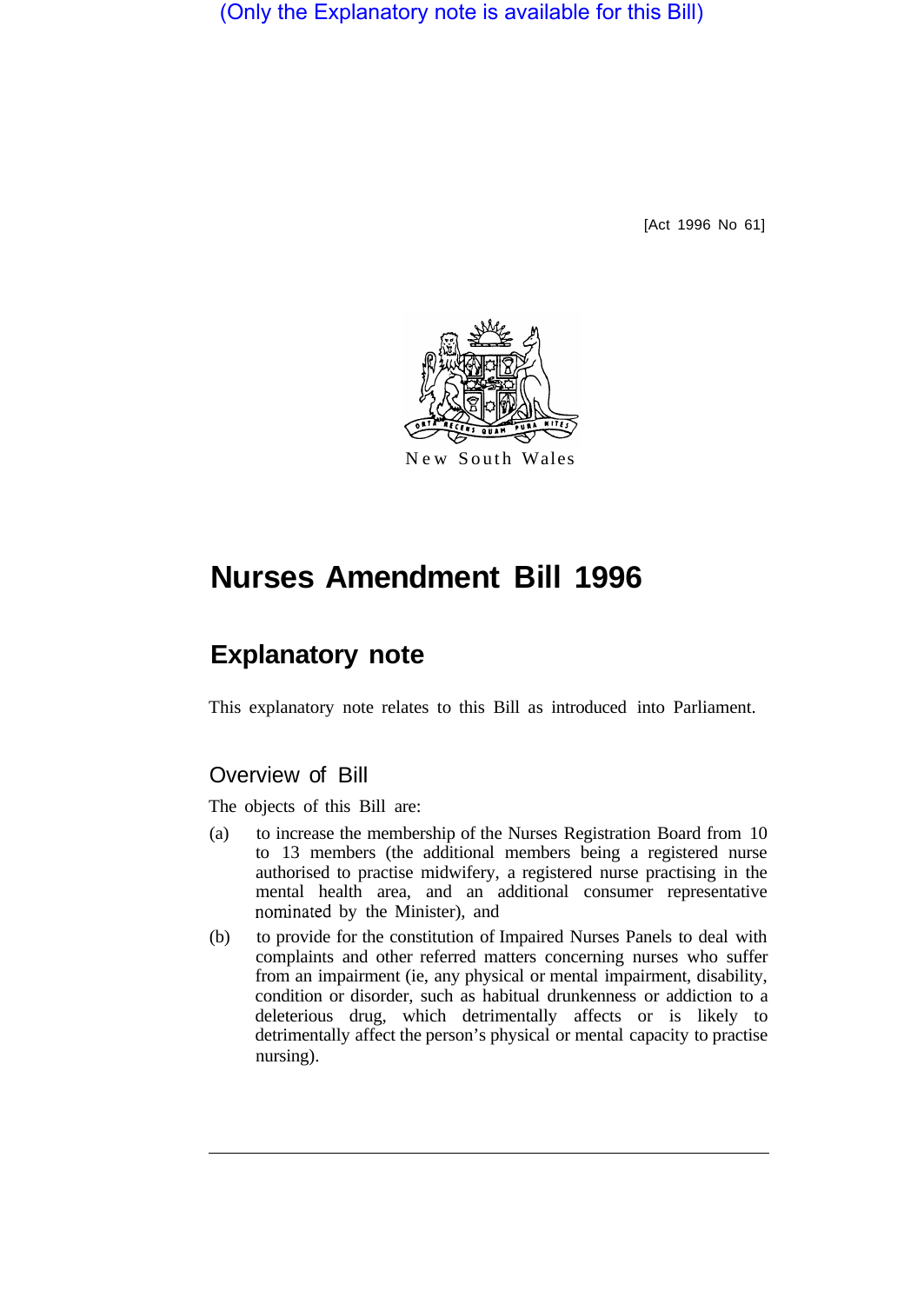Nurses Amendment Bill 1996 [Act 1996 No 61]

Explanatory note

## Outline of provisions

**Clause 1** sets out the name (also called the short title) of the proposed Act.

**Clause 2** provides for the commencement of the proposed Act on a day or days to be appointed by proclamation.

**Clause 3** is a formal provision giving effect to the amendments to the *Nurses Act 1991* set out in Schedules 1 and 2.

#### **Schedule 1 Amendments relating to membership of the Nurses Registration Board**

**Schedule 1 [1]** increases the membership of the-Nurses Registration Board from 10 to 13. The additional members will be a registered nurse who is authorised to practise midwifery and who is elected in accordance with the regulations (see **Schedule l [2]),** a registered nurse nominated by the Minister who practises nursing in the mental health area (see **Schedule 1 [3]),**  and an additional representative of consumers who is nominated by the Minister (see **Schedule 1 [4]).** 

**Schedule 1 [5]** consequentially increases the size of a quorum for a meeting of the Board from 6 to 8 members.

**Schedule 1 [7]** provides that until elections are held under the regulations for the purposes of electing the new elected member of the Board, the person appointed is to be a registered nurse authorised to practise midwifery who is nominated by the Minister. **Schedule l [6]** enables savings and transitional regulations to be made as a consequence of the proposed Act.

## **Schedule 2 Amendments relating to impairment matters**

**Schedule 2 [4]** inserts Division 4 of Part 5 in order to provide an alternative to the current disciplinary procedures that follow the making of complaints about nurses. The proposed Division provides for references to or notifications of, and inquiry by, Impaired Nurses Panels and the Board when it appears (whether or not a complaint has been made) that a nurse suffers from an impairment. Section 4A of the Act presently provides that a person suffers from an impairment for the purposes of the Act if the person suffers from any physical or mental impairment, disability, condition or disorder which detrimentally affects (or is likely to detrimentally affect) the person's physical or mental capacity to practise nursing. This includes habitual drunkenness or addiction to a deleterious drug.